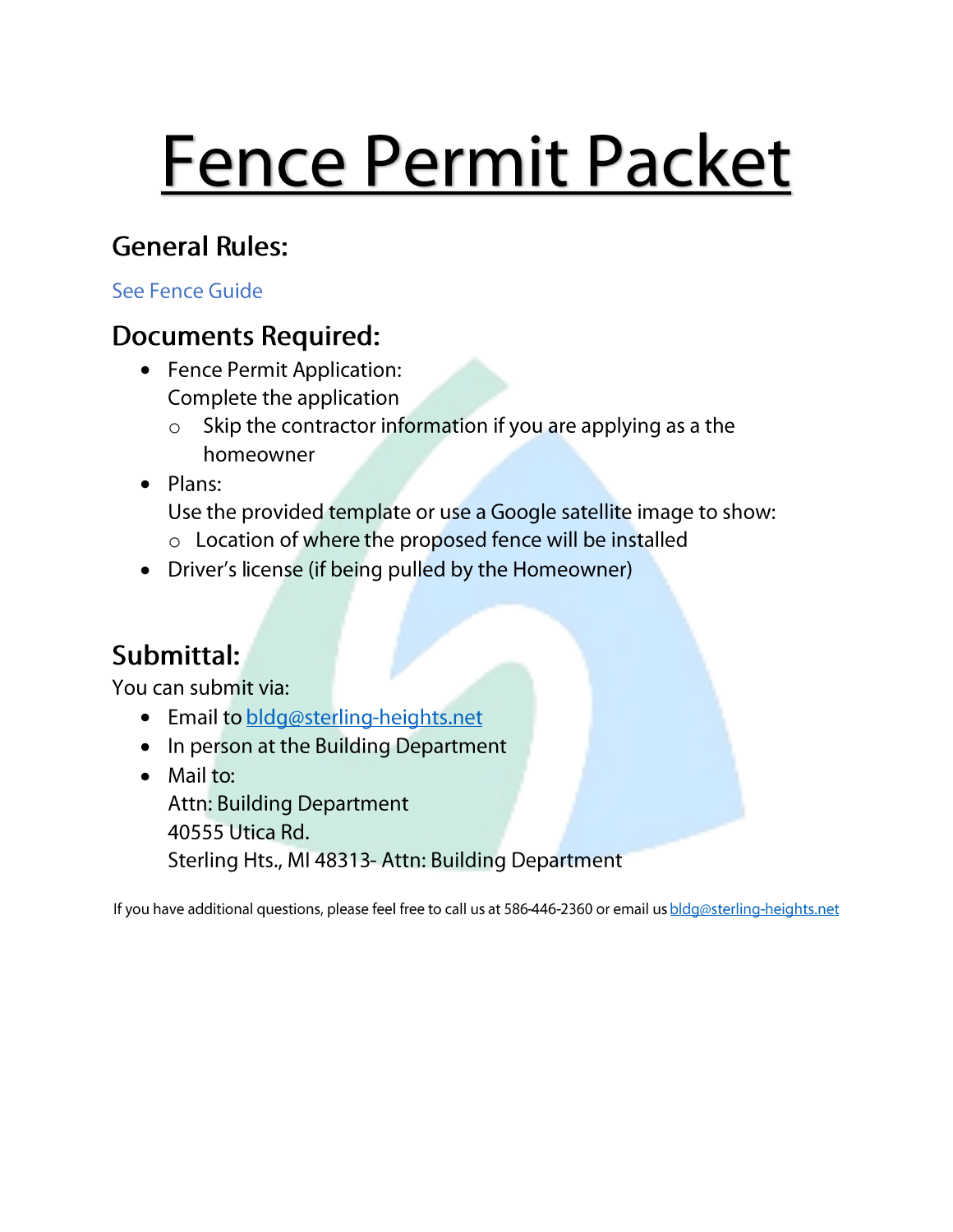

#### 40555 Utica Road, P.O. Box 8009 Sterling Heights, Michigan 48311-8009 Email permit applications to: bldg@sterling-heights.net [ALL inspections are scheduled online at](http://www.sterling-heights.net/) www.sterling-heights.net Phone: 586-446-2360

| <b>Job Location Street Address</b>                                                                                                                                                                                                                                                                                                                                                                                                                                                                                                                                                                                                                                                                                                                                                                                                                                                                                                                                                                                             |           |                                                        |                                                    |  | Date Of Application                      |       |                                   |  |
|--------------------------------------------------------------------------------------------------------------------------------------------------------------------------------------------------------------------------------------------------------------------------------------------------------------------------------------------------------------------------------------------------------------------------------------------------------------------------------------------------------------------------------------------------------------------------------------------------------------------------------------------------------------------------------------------------------------------------------------------------------------------------------------------------------------------------------------------------------------------------------------------------------------------------------------------------------------------------------------------------------------------------------|-----------|--------------------------------------------------------|----------------------------------------------------|--|------------------------------------------|-------|-----------------------------------|--|
| * EMAIL ADDRESS REQUIRED*                                                                                                                                                                                                                                                                                                                                                                                                                                                                                                                                                                                                                                                                                                                                                                                                                                                                                                                                                                                                      |           |                                                        |                                                    |  | ** All correspondences will be emailed** |       |                                   |  |
| <b>Owners Name</b>                                                                                                                                                                                                                                                                                                                                                                                                                                                                                                                                                                                                                                                                                                                                                                                                                                                                                                                                                                                                             |           |                                                        |                                                    |  | <b>Driver's License Number</b>           |       |                                   |  |
| <b>Owners Address</b>                                                                                                                                                                                                                                                                                                                                                                                                                                                                                                                                                                                                                                                                                                                                                                                                                                                                                                                                                                                                          |           |                                                        | City                                               |  |                                          | State | Zip Code                          |  |
| Contact person                                                                                                                                                                                                                                                                                                                                                                                                                                                                                                                                                                                                                                                                                                                                                                                                                                                                                                                                                                                                                 |           |                                                        |                                                    |  | Telephone Number                         |       |                                   |  |
| <b>Contractor Name</b>                                                                                                                                                                                                                                                                                                                                                                                                                                                                                                                                                                                                                                                                                                                                                                                                                                                                                                                                                                                                         |           |                                                        | Driver's License Number                            |  |                                          |       |                                   |  |
| <b>Contractor Address</b>                                                                                                                                                                                                                                                                                                                                                                                                                                                                                                                                                                                                                                                                                                                                                                                                                                                                                                                                                                                                      |           |                                                        | City                                               |  |                                          | State | Zip Code                          |  |
| Telephone Number<br>Date of Birth                                                                                                                                                                                                                                                                                                                                                                                                                                                                                                                                                                                                                                                                                                                                                                                                                                                                                                                                                                                              |           |                                                        | Federal Employer ID Number / Insurance Information |  |                                          |       |                                   |  |
| THAT I HAVE BEEN AUTHORIZED BY OWNER TO MAKE THIS APPLICATION AS HIS AUTHORIZED AGENT. WE AGREE TO<br>CONFORM TO ALL APPLICABLE LAWS OF THE CITY. ALL INFORMATION SUBMITTED ON THIS APPLICATION IS ACCURATE<br>TO BEST OF MY KNOWLEDGE.<br>Section 23a, state construction code Act of 1972 PA 230, being Section 125.1523a of the MI Compiled Laws, prohibits a person<br>from conspiring to circumvent licensing requirements of MI relating to persons who are to perform work on a residential<br>building/structure. Violators are subject to civil fines.<br>SIGNATURE OF APPLICANT (Homeowner must also sign Homeowner Affidavit below)<br><b>HOMEOWNER AFFIDAVIT</b><br>I hereby certify the work described below shall be installed by myself at my own home in which I am living or about to occupy. All work<br>shall be installed in accordance with the fence ordinance & will be inspected and approved by the Building Inspector. I will cooperate<br>with the Inspector and arrange for necessary inspections. |           |                                                        |                                                    |  |                                          |       |                                   |  |
| Signature of Homeowner                                                                                                                                                                                                                                                                                                                                                                                                                                                                                                                                                                                                                                                                                                                                                                                                                                                                                                                                                                                                         |           |                                                        |                                                    |  |                                          |       |                                   |  |
| <b>DESCRIPTION OF WORK</b>                                                                                                                                                                                                                                                                                                                                                                                                                                                                                                                                                                                                                                                                                                                                                                                                                                                                                                                                                                                                     |           |                                                        |                                                    |  |                                          |       |                                   |  |
| <b>TYPE OF FENCE</b>                                                                                                                                                                                                                                                                                                                                                                                                                                                                                                                                                                                                                                                                                                                                                                                                                                                                                                                                                                                                           | <b>OR</b> | Sight Obscuring Fence (Privacy)<br>Non-Sight Obscuring |                                                    |  |                                          |       | <b>HEIGHT OF</b><br>FENCE IN FEET |  |
| TYPE OF LOT                                                                                                                                                                                                                                                                                                                                                                                                                                                                                                                                                                                                                                                                                                                                                                                                                                                                                                                                                                                                                    | <b>OR</b> | Interior Lot<br>Corner Lot                             |                                                    |  |                                          |       |                                   |  |
| <b>TYPE OF</b><br><b>MATERIAL</b>                                                                                                                                                                                                                                                                                                                                                                                                                                                                                                                                                                                                                                                                                                                                                                                                                                                                                                                                                                                              |           | <b>WOOD \$42</b><br><b>WIRE \$42</b>                   |                                                    |  | METAL \$42<br><b>PVC \$42</b>            |       | MASONRY \$124<br>SEPARATION \$124 |  |
| IS THIS FENCE BEING INSTALLED AROUND A POOL?                                                                                                                                                                                                                                                                                                                                                                                                                                                                                                                                                                                                                                                                                                                                                                                                                                                                                                                                                                                   |           |                                                        |                                                    |  |                                          |       |                                   |  |
| *****ALL SIGHT OBSCURING PRIVACY FENCES MUST BE INSTALLED WITH THE FINISH SIDE OUT ******                                                                                                                                                                                                                                                                                                                                                                                                                                                                                                                                                                                                                                                                                                                                                                                                                                                                                                                                      |           |                                                        |                                                    |  |                                          |       |                                   |  |
| *** SUBMIT PAYMENT AND A PLOT PLAN AT THE TIME OF APPLICATION ***                                                                                                                                                                                                                                                                                                                                                                                                                                                                                                                                                                                                                                                                                                                                                                                                                                                                                                                                                              |           |                                                        |                                                    |  |                                          |       |                                   |  |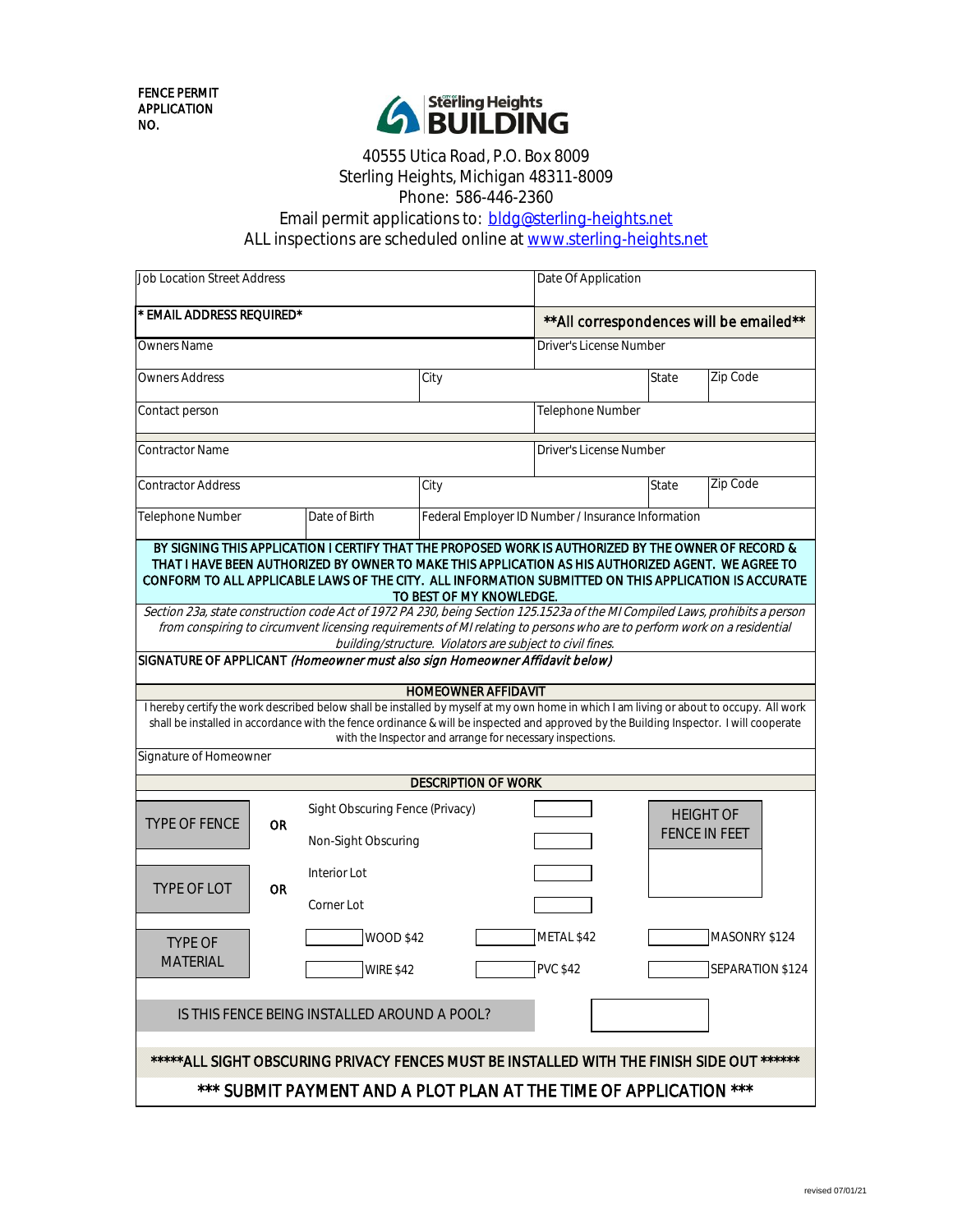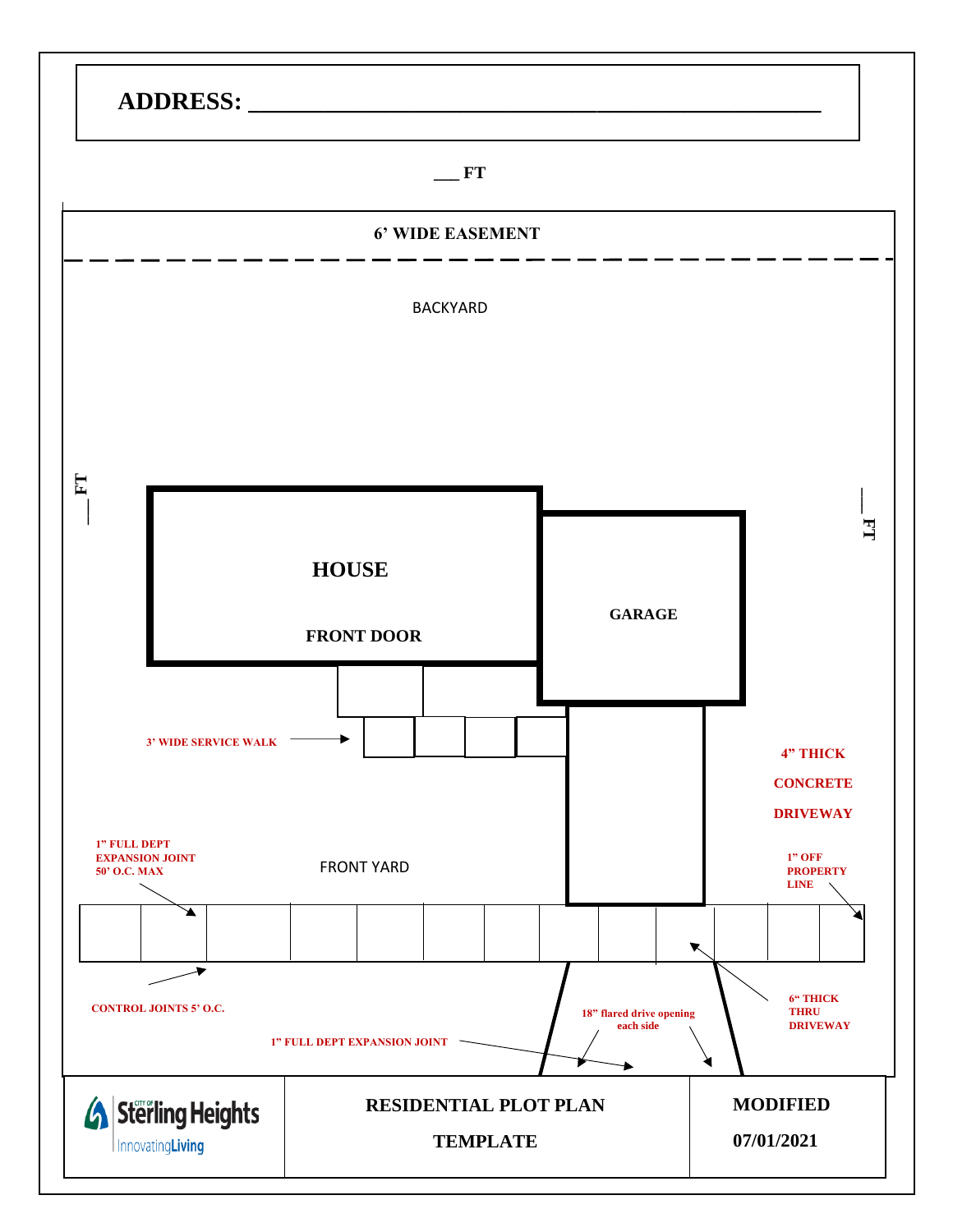## **Fence Guide**



#### \*\*\* ALL FEES DUE AT THE TIME OF APPLICATION \*\*\*

Permit for a Fence is required for new or replacement of existing fence. If you are only replacing 16 ft. or less, no permit is needed.

#### **Permit for Fence**

#### $\Box$  Fence Permit Application:

Complete Application with a valid email address. Be aware of any subdivision restrictions prior to application. Permits can be secured by the homeowner or fence contractor. Approved permit will be emailed to the applicant. Permits applications can be emailed to bidg@sterling-heights.net

#### $\Box$  Required Plans for Fence:

Indicate the following on plot plan:

- o Where fence will be located on property
- Distance of the fence from house and/or sidewalk
- $\circ$  Height of the fence

#### \*\*\* START WORK ONLY AFTER PERMIT IS APPROVED \*\*\* \*\*\* Verify underground utilities - Call Miss Dig at 800-482-7171 \*\*\*

\*\*\* Barbed wire or other pointed tops/spikes of any kind are prohibited \*\*\* \*\*\* No fence may be charged or connected with an electrical current \*\*\*

#### $\Box$  Installation of Fence:

- $\circ$  Fences must be installed within the property lines. If you are unsure of the property lines we recommend that you hire a third party survey company to provide you with your official property lines.
- o All posts, cross members & screws/hardware for privacy fences must face inward.

#### $\Box$  Inspection of Fence:

Schedule Inspection at www.sterling-heights.net

 $\circ$  Final Inspection-schedule inspection once the installation is completed.

#### Fence Permit Denied? - Appeal Process

Denial can be appealed to the Ordinance Board of Appeals. Complete the application for **Fence** Variance, contact 586.446.2371 for more information. A successful appeal demonstrates to the Board that all four (4) of following conditions exist:

- 1. There are extraordinary circumstances or conditions applicable to the property involved that do not apply generally to other properties in the city.
- 2. The variance is necessary for the preservation and enjoyment of substantial property right possessed by other properties in the vicinity.
- 3. The granting of such variance or modification will not be detrimental to the public welfare or materially injurious to the property or improvements in the vicinity of the property.
- 4. The granting of the variance will not adversely affect the purposes or objectives of any master plan of the city.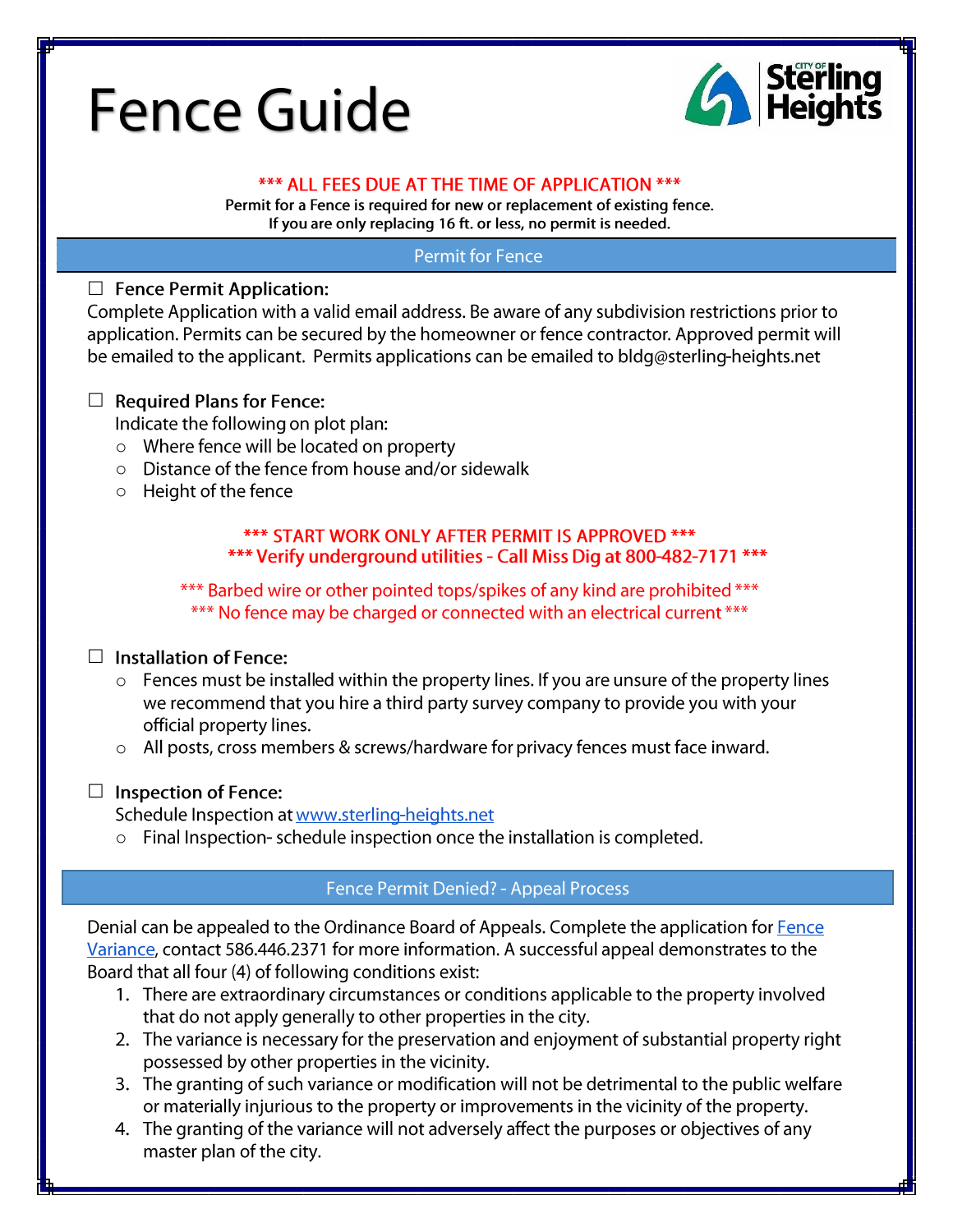#### **Fence Requirements**

#### **Type of Fences:**

#### **Sight Obscuring (Privacy Fence)**

Not less than three (3) feet or more than six (6) feet in height. A fence that provides a visual barrier to persons outside the perimeter.

#### Non-Sight Obscuring

Not less than three (3) feet or more than six (6) feet in height. A fence that persons on the outside of the fence can see through. This includes fences constructed with a minimum of 3" of open space between vertical members.

#### **Corner Lots:**

#### **Sight Obscuring Fences (Privacy Fence)**

A sight-obscuring fence may be erected upon any side or rear lot line provided that such fence does not encroach into the required front yard. In addition, the fence may not project more than ten (10) feet into the required front yard which would be a side yard if it were an interior lot. Adequate access for firefighting must be provided.

#### **Non-sight Obscuring Fences**

All properties located on a corner with roadway on two sides are considered to have two front yards. A non-sight-obscuring fence may be erected upon any side or rear lot line, and along any front building line provided such fence does not encroach into the required front yard. Adequate access for firefighting must be provided.

Non-sight-obscuring fences of not less than three (3) feet or more than four (4) feet in height may be erected in the required front yard which would be a side yard if it were an interior lot.

#### **Interior Lots:**

#### Sight Obscuring Fences or Non-sight Obscuring Fences

A fence may be erected upon any side or rear lot line, and along the front yard setback line provided such fence is not less than three (3) nor more than six (6) feet above grade level at any location. Adequate access for firefighting must be provided.

Fences are not permitted to extend into the front yard.